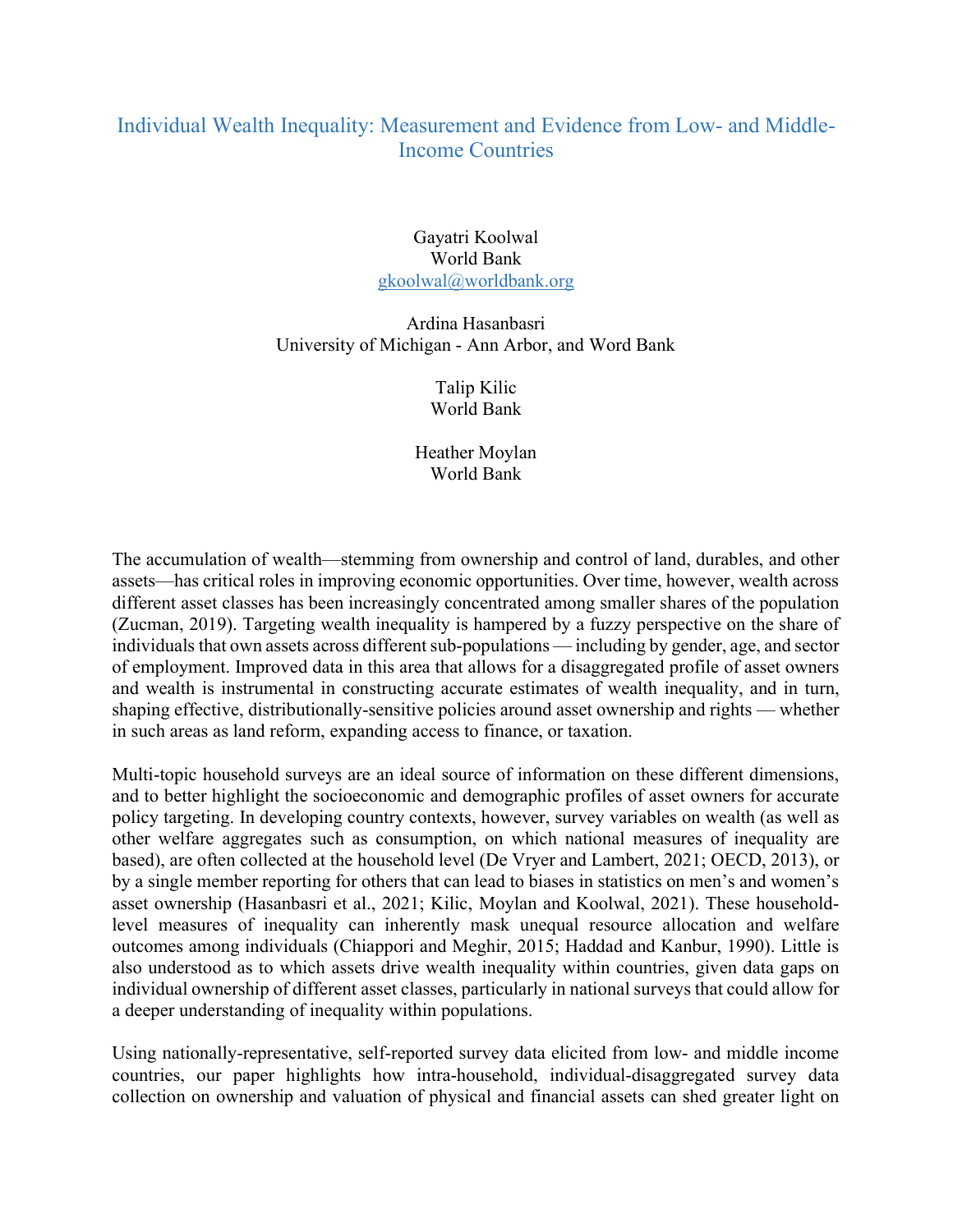economic inequality among men and women. We use survey data from Cambodia, Ethiopia, Malawi and Tanzania over the period of 2016-2020 with support from the World Bank Living Standards and Measurement Study-Plus (LSMS+) program and that conducted intra-household, private interviews with adult household members regarding asset ownership. The LSMS+ supported surveys included cross-country comparable questionnaire modules that were designed based on the international guidelines for collecting individual disaggregated survey data on asset ownership and rights (UNSD, 2019) and that asked adult women and men to self-report regarding their personal ownership, control and valuation of a comprehensive set of physical and financial assets. The self-reported information on asset ownership and values allow us to create individuallevel wealth aggregates, whose analysis reveals a number of findings that have important implications for both survey design and understanding of wealth inequalities within populations.

There are several headline findings from our research. First, across countries and different asset classes, there are substantial gender differences in incidence of asset ownership and values of asset holdings, underscoring the importance of disaggregated data collection (i.e. elicited from individuals, and at the asset-level) for characterizing gender inequities in wealth in low- and middle-income countries. Second, inequality as measured by household per capita wealth far outpaces more standard measures based on household per capita consumption expenditure, and individual-level variation in wealth leads to even higher measures of inequality across countries, similar to recent findings on intra-household consumption poverty (Brown et al., 2018; Bose-Duker et al., 2021). Intra-household wealth inequality has a substantial role in explaining overall wealth inequality, and land, in particular, is an important driver of inequality, although there is variation by country as to whether residential or non-residential land plays a greater role. Third, self-reporting on asset valuation matters and leads to higher measures of inequality compared to more traditional survey practices of interviewing a proxy respondent to identify asset owners and values within the household.

Overall, a key contribution of this paper is highlighting the importance of disaggregated data collection —across individuals and asset classes — as well as carefully considering respondent selection in understanding and targeting economic inequalities. Data on asset values are also not without their own measurement issues, including missing responses and variation in reported values among joint owners. In the analysis, we construct different specifications of individuallevel wealth to account for these sources of measurement error and continue to find that our results are robust to these sensitivity checks. The consistency and significance of our findings across countries point to the need to broaden the scope of surveys and methodological research to better understand longer-run inequalities among men and women stemming from differences in personal asset ownership and wealth.